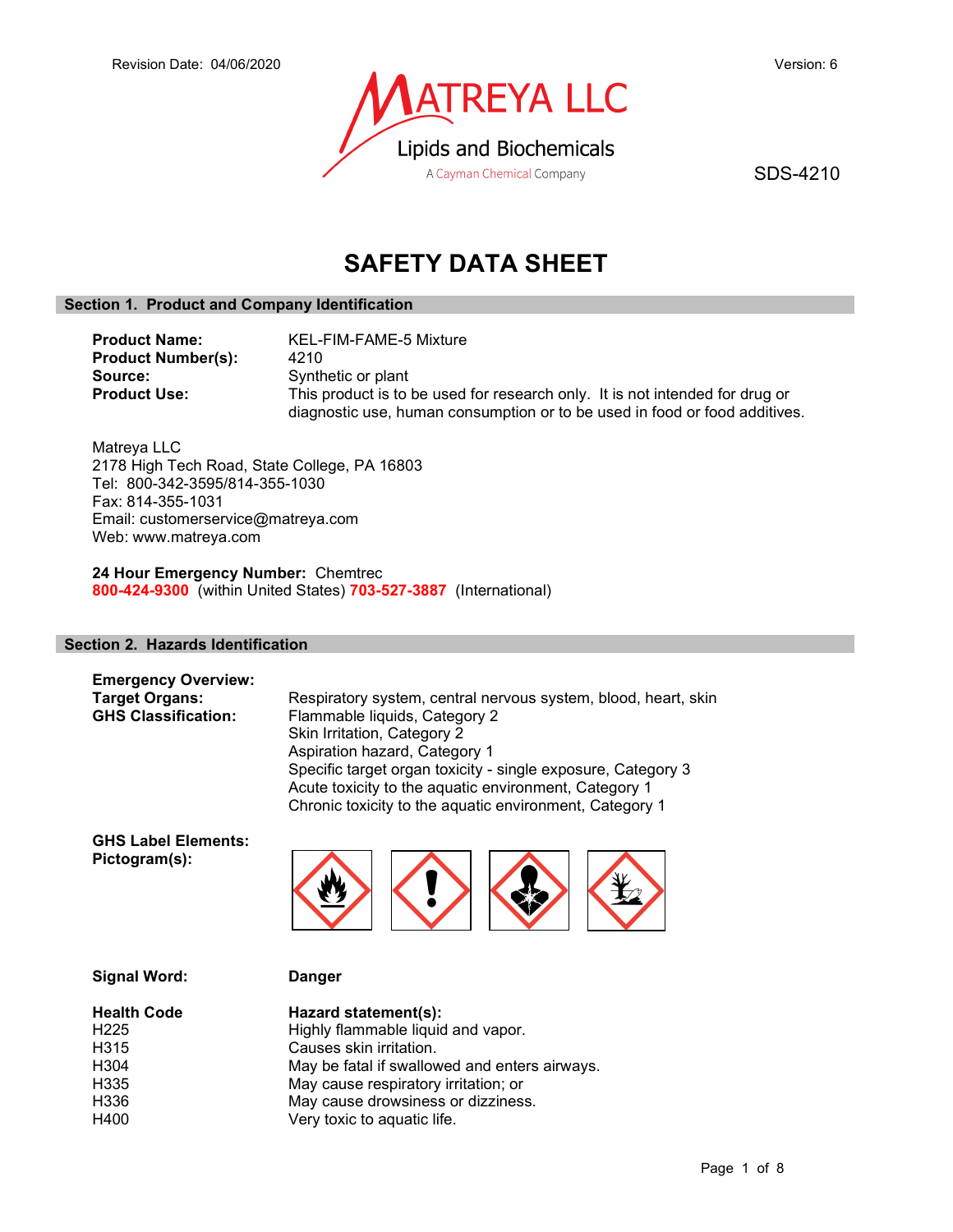# H410 Very toxic to aquatic life with long lasting effects.

| <b>Prevention Code</b> | <b>Prevention Statement(s):</b>                                                                               |
|------------------------|---------------------------------------------------------------------------------------------------------------|
| P210                   | Keep away from heat/sparks/open flames/hot surfaces. -No smoking                                              |
| P233                   | Keep container tightly closed.                                                                                |
| P240                   | Ground/bond container and receiving equipment.                                                                |
| P241                   | Use explosion-proof electrical/ventilating/lighting/equipment.                                                |
| P242                   | Use only non-sparking tools.                                                                                  |
| P243                   | Take precautionary measures against static discharge.                                                         |
| P261                   | Avoid breathing dust/fume/gas/mist/vapors/spray.                                                              |
| P264                   | Wash skin thoroughly after handling.                                                                          |
| P271                   | Use only outdoors or in a well-ventilated area.                                                               |
| P273                   | Avoid release to the environment.                                                                             |
| P280                   | Wear protective gloves/protective clothing/eye protection/face protection.                                    |
| P281                   | Use personal protective equipment as required.                                                                |
| <b>Response Code</b>   | <b>Response Statement(s):</b>                                                                                 |
| P305, P351, P338       | IF IN EYES: Rinse cautiously with water for several minutes. Remove contact                                   |
|                        | lenses, if present and easy to do. Continue rinsing.                                                          |
| P331                   | Do NOT induce vomiting.                                                                                       |
| P302, P352             | IF ON SKIN: Wash with plenty of soap and water.                                                               |
| P321                   | Specific treatment (see supplemental first aid instructions).                                                 |
| P332, P313             | If skin irritation occurs: Get medical advice/attention.                                                      |
| P362                   | Take off contaminated clothing and wash before reuse.                                                         |
| P301, P310             | IF SWALLOWED: Immediately call a POISON CENTER or doctor/physician.                                           |
| P303, P361, P353       | IF ON SKIN (or hair): Remove/Take off immediately all contaminated clothing.<br>Rinse skin with water/shower. |
| P370, P378             | In case of fire: Use dry chemical, appropriate foam, or carbon dioxide; water<br>spray for extinction.        |
| P312                   | Call a POISON CENTER or doctor/physician if you feel unwell.                                                  |
| P304, P340             | IF INHALED: Remove victim to fresh air and keep at rest in a position                                         |
|                        | comfortable for breathing.                                                                                    |
| P391                   | Collect spillage.                                                                                             |
| <b>Storage Code</b>    | <b>Storage Statement(s):</b>                                                                                  |
| P405                   | Store locked up.                                                                                              |
| P403, P235             | Store in a well-ventilated place. Keep cool.                                                                  |
| P403, P233             | Store in a well-ventilated place. Keep container tightly closed.                                              |
| <b>Disposal Code</b>   | <b>Disposal Statement(s):</b>                                                                                 |
| P501                   | Disposal of contents/container in accordance to                                                               |
|                        | local/regional/national/international regulation.                                                             |

# Section 3. Composition/Information on Ingredients

| <b>Product Name</b>           | <b>CAS Number</b> | <b>Percent</b> |
|-------------------------------|-------------------|----------------|
| Heptane                       | 142-82-5          | 97.78%         |
| Methyl octanoate              | $111 - 11 - 5$    | $.04\%$        |
| Methyl decanoate              | 110-42-9          | $.07\%$        |
| Methyl dodecanoate            | $111 - 82 - 0$    | $.14\%$        |
| Methyl tridecanoate           | 1731-88-0         | $.07\%$        |
| Methyl tetradecanoate         | 124-10-7          | $.07\%$        |
| Methyl tetradecenoate (cis-9) | 56219-06-8        | $.04\%$        |
| Methyl pentadecanoate         | 7132-64-1         | $.04\%$        |
| Methyl hexadecanoate          | 112-39-0          | .29%           |
| Methyl hexadecenoate (cis-9)  | 1120-25-8         | $.14\%$        |
| Methyl heptadecanoate         | 1731-92-6         | $.07\%$        |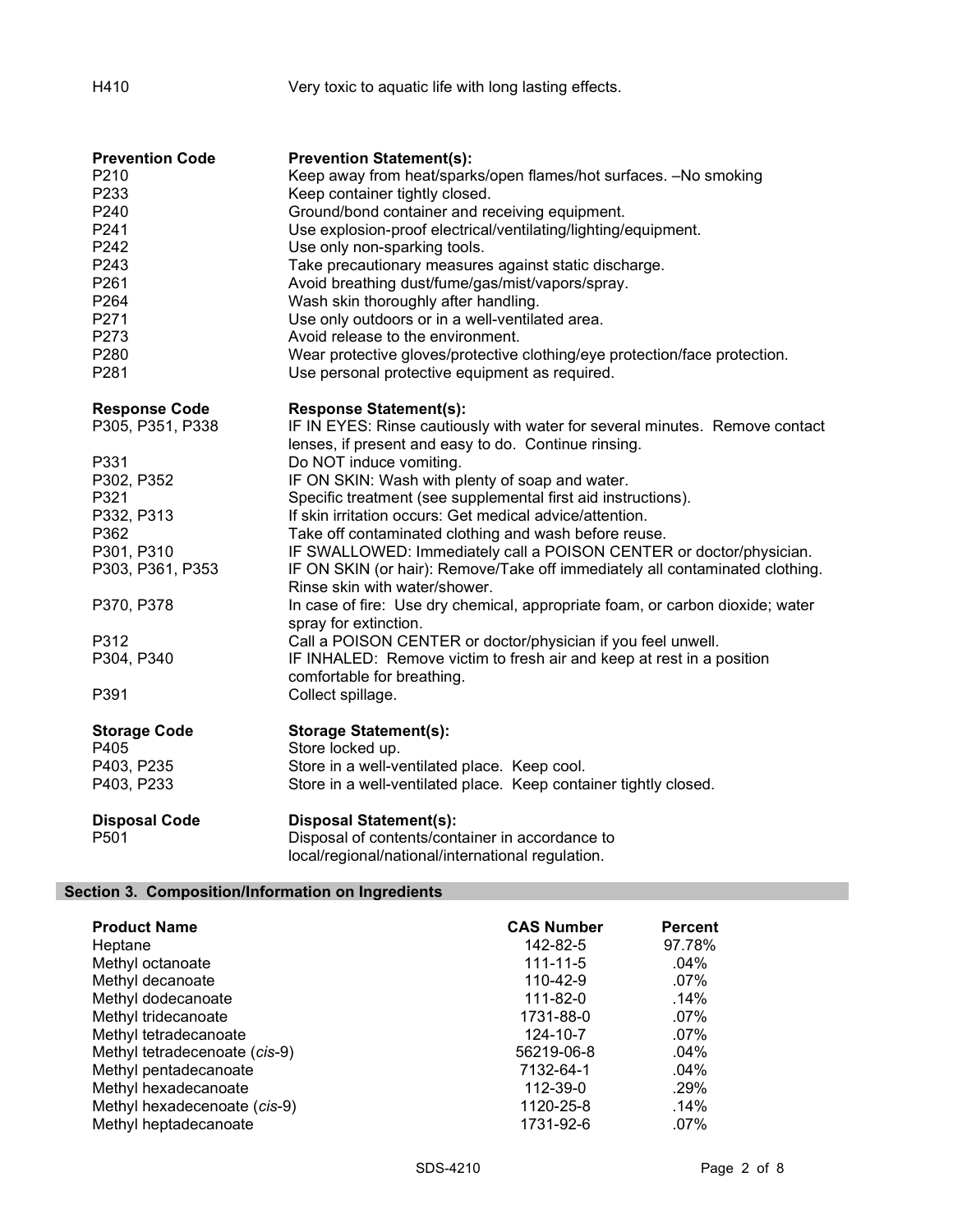| Methyl octadecanoate                       | 112-61-8  | $.14\%$ |
|--------------------------------------------|-----------|---------|
| Methyl octadecenoate (trans-9)             | 1937-62-8 | $.06\%$ |
| Methyl octadecenoate (cis-9)               | 112-62-9  | .43%    |
| Methyl octadecadienoate (all cis-9,12)     | 112-63-0  | .29%    |
| Methyl eicosanoate                         | 1120-28-1 | $.04\%$ |
| Methyl eicosenoate (cis-11)                | 2390-09-2 | $.04\%$ |
| Methyl octadecatrienoate (all cis-9,12,15) | 301-00-8  | .14%    |
| Methyl docosanoate                         | 929-77-1  | $.04\%$ |
| Methyl docosenoate (cis-13)                | 1120-34-9 | $.04\%$ |

# Section 4. First Aid Measures

# Inhalation:

Move exposed person to fresh air. If not breathing, if breathing is irregular or if respiratory arrest occurs, provide artificial respiration or oxygen by trained personnel. Consult a physician.

# Skin:

In case of contact, immediately flush skin with plenty of water for at least 15 minutes while removing contaminated clothing and shoes. Consult a physician. Thoroughly wash or discard clothing and shoes before reuse.

# Eyes:

Immediately flush with plenty of water. After initial flushing, remove any contact lenses and continue flushing for at least 15 minutes. Have eyes examined and tested by medical personnel.

# Ingestion:

If swallowed, do NOT induce vomiting unless directed to do so by medical personnel. Never give anything by mouth to an unconscious person. Get medical attention immediately.

# Section 5. Fire Fighting Measures

# Suitable extinguishing media:

Use dry chemical, appropriate foam, or carbon dioxide; water spray.

# Specific hazards arising from the chemical:

Extremely flammable in presence of open flames, sparks, and static discharge.

# Special protective actions for fire fighters:

Evacuate area and fight fire from a safe distance. Do not stay in dangerous zone without suitable chemical protection clothing and self-contained breathing apparatus.

# Special protective equipment for fire fighters:

As in any fire, wear self-contained breathing apparatus pressure-demand, (MSHA/NIOSH approved or equivalent) and full protective gear.

# Section 6. Accidental Release Measures

# Personal precautions:

No action shall be taken involving any personal risk or without suitable training. Evacuate surrounding areas. Keep unnecessary and unprotected personnel from entering. Do not touch or walk through spilled material. Shut off all ignition sources. Do not breathe vapor or mist. Provide adequate ventilation. Wear appropriate personal protective equipment.

# Environmental precautions:

Avoid dispersal of spilled material and runoff and contact with soil, waterways, drains and sewer. Inform the relevant authorities if the product has caused environmental pollution (sewer, waterways, soil or air).

# Methods and Materials for containment and cleaning up:

Keep away from heat. Keep away from sources of ignition. Stop leak if without risk. Prevent entry into sewers, water sources, basements or confines spaces. Contain and collect spillage with non-combustible, absorbent material and place in container for disposal according to local regulations. Do not touch spilled material. Call for assistance on disposal. Be careful that the product is not present at a concentration level above TLV. Check TLV on the SDS and with local authorities.

# Section 7. Handling and Storage

# Precautions for safe handling:

Avoid contact with eyes, skin or clothing. Do not breathe vapor or mist. Do not ingest. Use only with adequate ventilation. Store and use away from heat, sparks, open flame or any other ignition source. Keep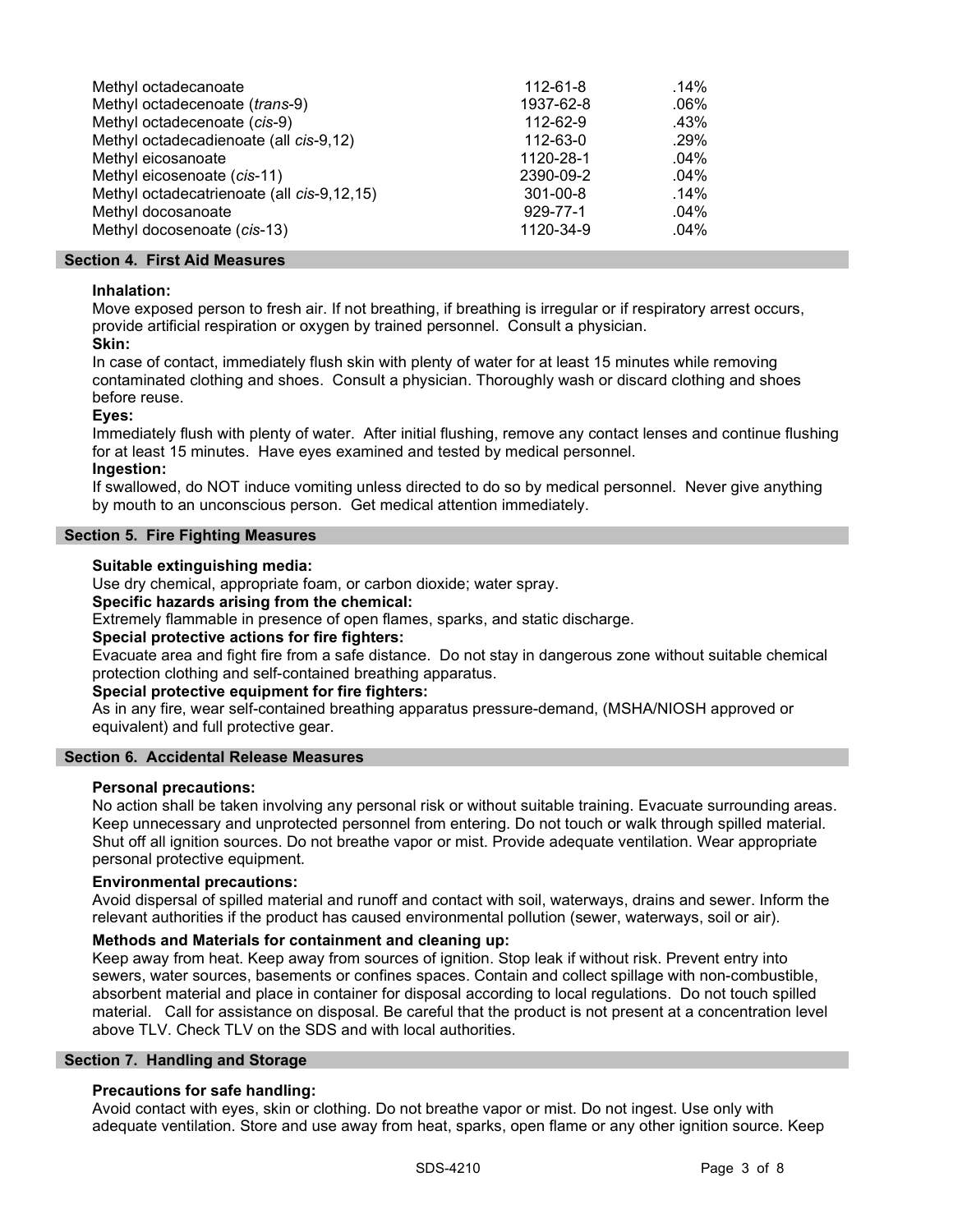sealed when not in use. Wear appropriate personal protective equipment.

# Conditions for safe storage, including incompatibilities:

Recommended storage temperature: -20°C. Store in a tightly closed container. Separate from oxidizing materials.

### Section 8. Exposure Controls/Personal Protection

| <b>Product Name</b><br>Heptane | <b>CAS Number</b><br>142-82-5 | <b>Type</b><br>TWA (8Hr)<br>TWA (8Hr)<br><b>TWA</b><br><b>TWA</b><br><b>VME</b><br><b>MAK</b><br><b>TWA</b><br><b>OEL</b><br><b>TWA</b><br>MAC-TGG | <b>Exposure Limits</b><br>$400$ ppm<br>500 ppm<br>$400$ ppm<br>$400$ ppm<br>500 ppm<br>2100 mg/m <sup>3</sup><br>2000 mg/m <sup>3</sup><br>200 ppm<br>400 ppm<br>1200 mg/m <sup>3</sup> | <b>Source</b><br>USA (ACGIH)<br>USA (OSHA)<br>Australia<br>Belgium<br>France<br>Germany<br>Hungary<br>Japan<br>Korea<br><b>Netherlands</b> |
|--------------------------------|-------------------------------|----------------------------------------------------------------------------------------------------------------------------------------------------|-----------------------------------------------------------------------------------------------------------------------------------------------------------------------------------------|--------------------------------------------------------------------------------------------------------------------------------------------|
|                                |                               |                                                                                                                                                    |                                                                                                                                                                                         |                                                                                                                                            |
|                                |                               | <b>TWA</b><br><b>TWA</b>                                                                                                                           | 400 ppm                                                                                                                                                                                 | New Zealand                                                                                                                                |
|                                |                               | <b>MAK</b>                                                                                                                                         | $200$ ppm<br>400 ppm                                                                                                                                                                    | Sweden<br>Switzerland                                                                                                                      |
|                                |                               | <b>TWA</b>                                                                                                                                         | 500 ppm                                                                                                                                                                                 | UK                                                                                                                                         |

### Engineering Controls:

Use process enclosures, local exhaust ventilation, or other engineering controls to control airborne levels below recommended exposure limits.

# Personal Protective Equipment:

#### Respiratory protection:

Use only in a well ventilated area. Wear an appropriate NIOSH/MSHA approved air-purifying respirator. If warranted, wear a positive pressure air-supplied respirator in situations where there may be potential for airborne exposure.

#### Hand protection:

Chemical-resistant, impervious gloves should be worn at all times when handling chemical products. Recommended: Nitrile rubber

#### Eye protection:

Safety eyewear should be worn at all times to avoid exposure to liquid splashes, mists or dusts.

# Recommended: Splash goggles

# Skin protection:

Protective clothing should be selected specifically for the working place, depending on concentration and quantity of the hazardous substances handled. Recommended: Lab coat

#### Section 9. Physical and Chemical Properties

| Appearance:                                  | Liguid                                       |
|----------------------------------------------|----------------------------------------------|
| Odor:                                        | Gasoline-like odor                           |
| Odor threshold:                              | No data available                            |
| PH:                                          | No data available                            |
| <b>Melting/Freezing point:</b>               | $-91^{\circ}$ C (-131 $^{\circ}$ F)          |
| Initial boiling point and boiling range:     | 98°C (209°F)                                 |
| <b>Flash point:</b>                          | -4.0 $\degree$ C (25 $\degree$ F)-closed cup |
| Evaporation rate (Butyl acetate = 1):        | No data available                            |
| Upper/Lower flammability or explosive limit: | LEL 1.05%                                    |
|                                              | UEL 6.7%                                     |
| Vapor pressure (72°C):                       | 40 mmHq                                      |
| Vapor density (Air=1):                       | 3.5                                          |
| <b>Relative density:</b>                     | 0.68                                         |
| Solubility (ies):                            | No data available                            |
| Partition coefficient (n-octanol/water):     | $\textsf{Log} \ \textsf{Pow}: \texttt{&}300$ |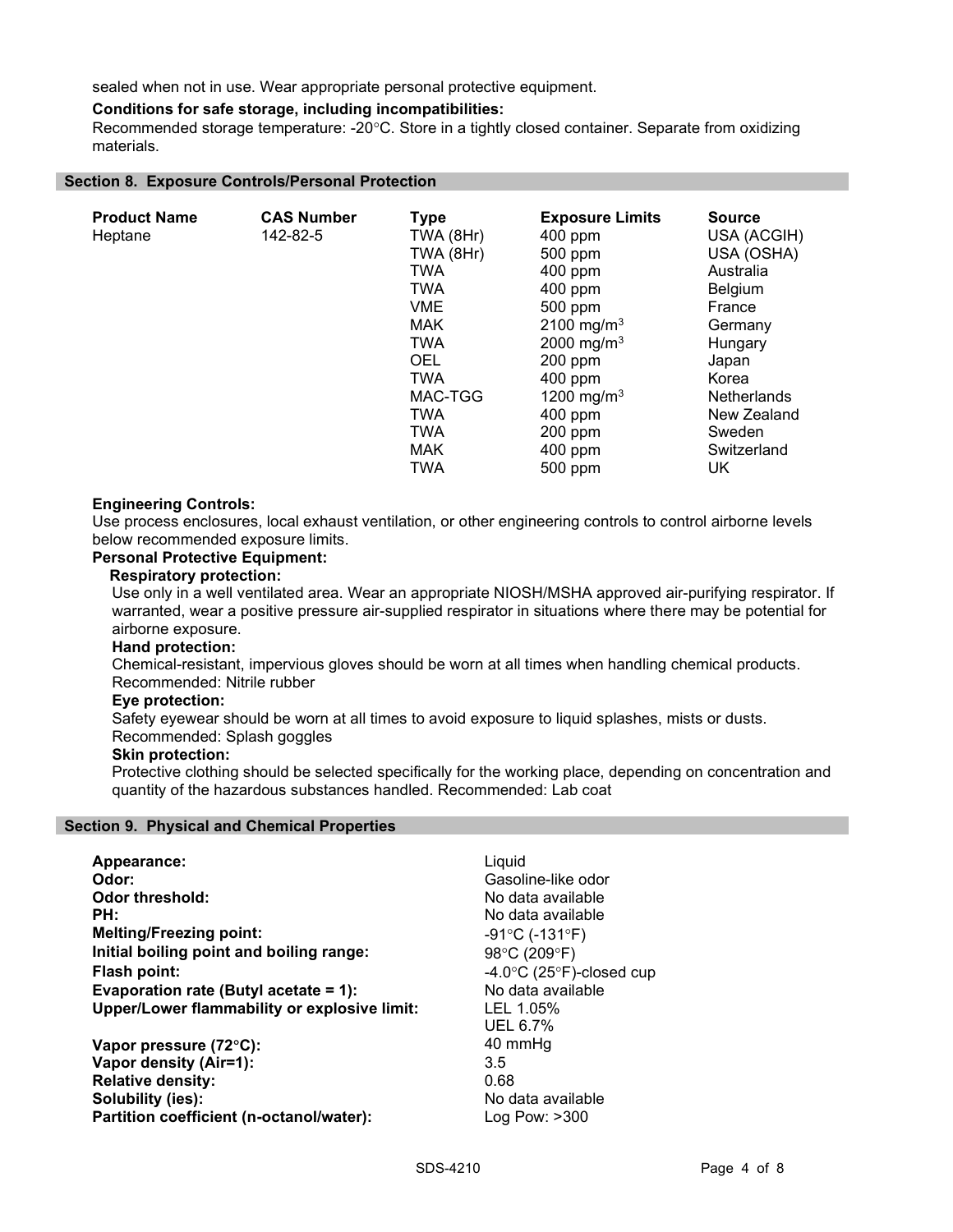#### Section 10. Stability and Reactivity

#### Reactivity:

Stable under recommended storage conditions.

#### Chemical stability:

Stable under recommended storage conditions.

#### Possibility of hazardous reaction:

Under normal conditions of storage and use, hazardous reactions will not occur.

#### Conditions to avoid:

Avoid excessive heat for prolonged periods of time. Avoid all possible sources of ignition (spark or flame).

#### Incompatible materials:

Avoid strong oxidizing substances.

### Hazardous decomposition products:

Carbon oxides (CO, CO2), water

#### Section 11. Toxicological Information

#### Acute toxicity:

#### Heptane

LC50: Inhalation - Rat - 10 gm/m<sup>3</sup>  $@$  4 hour exposure time LD50: Oral - Rat – No data available

#### Skin corrosion / irritation:

No data available

#### Serious eye damage / irritation:

### Eyes - rabbit – No data available

Respiratory or skin sensitization:

No sensitization information affects known.

### Germ cell mutagenicity:

Heptane is not expected to cause mutagenic affects in humans.

### Carcinogenicity:

No classification data on carcinogenic properties of this material is available from the EPA, IARC, NTP, OSHA or ACGIH.

#### Reproductive toxicity:

Heptane is not expected to cause adverse effects in humans.

#### Specific target organ toxicity - single exposure:

Category 1 single exposure may cause damage to respiratory system, central nervous system or skin.

# Specific target organ toxicity - repeated exposure:

No data available

# Aspiration hazard:

May be fatal if swallowed and enters airways.

# Section 12. Ecological Information

| Toxicity: | LC50 | Tilapia mossambica           | 375 ma/l           | 96 h |
|-----------|------|------------------------------|--------------------|------|
| Fish      | LC50 | Carassius auratus (goldfish) | 4 ma/l             | 24 h |
|           | EC50 | Daphnia magna (Water flea)   | $1.5 \text{ ma/l}$ | 48 h |

# Persistence and degradability:

The substance is readily biodegradable. Expected to degrade rapidly in air.

# Bioaccumulative potential: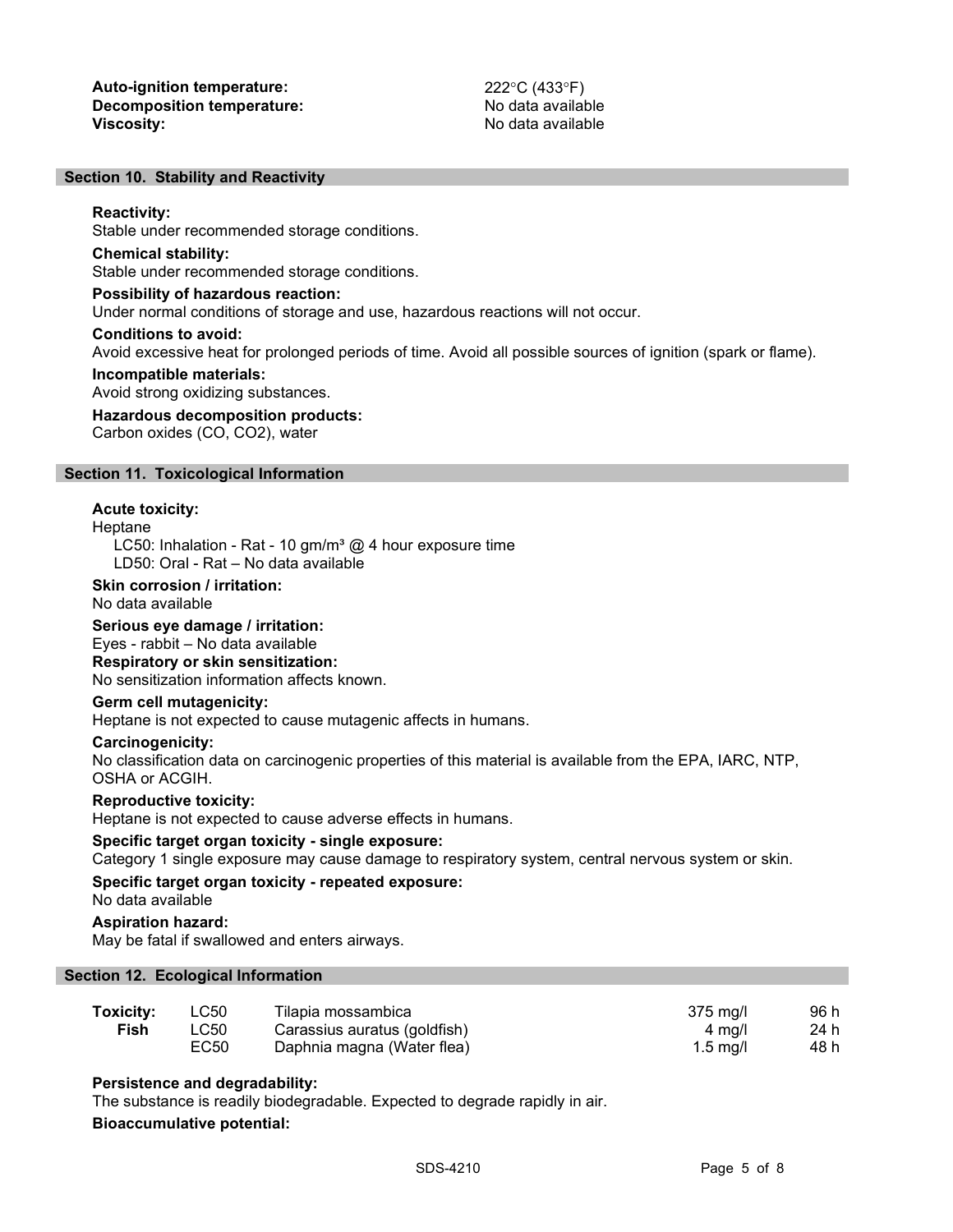# Indication of bioaccumulation.

# Mobility in soil:

No data available

### Other adverse effects:

This material is expected to be toxic to aquatic life. Should not be released into the environment.

# Section 13. Disposal Consideration

### Disposal methods:

Observe all federal, state, and local environmental regulations. Contact a licensed professional waste disposal service to dispose of this material.

# Section 14. Transportation Information

| <b>Transportation quantity:</b>                                                                                                                                                            | This item shipped as an excepted quantity.         |
|--------------------------------------------------------------------------------------------------------------------------------------------------------------------------------------------|----------------------------------------------------|
| DOT (US)<br><b>UN Number:</b><br><b>UN Proper shipping name:</b><br>Transportation hazard class(es):<br>Packaging group (if applicable):<br><b>Marine pollutant:</b>                       | 1206<br>Heptanes<br>3<br>Ш<br><b>No</b>            |
| <b>Land Transport ADR/RID</b><br><b>UN Number:</b><br><b>UN Proper shipping name:</b><br>Transportation hazard class(es):<br>Packaging group (if applicable):<br><b>Marine pollutant:</b>  | 1206<br>Heptanes<br>3<br>$\mathbf{H}$<br><b>No</b> |
| <b>Maritime Transport IMDG</b><br><b>UN Number:</b><br><b>UN Proper shipping name:</b><br>Transportation hazard class(es):<br>Packaging group (if applicable):<br><b>Marine pollutant:</b> | 1206<br>Heptanes<br>3<br>$\mathbf{H}$<br><b>No</b> |
| <b>Air Transport ICAO/IATA</b><br><b>UN Number:</b><br><b>UN Proper shipping name:</b><br>Transportation hazard class(es):<br>Packaging group (if applicable):<br><b>Marine pollutant:</b> | 1206<br>Heptanes<br>3<br>$\mathbf{H}$<br>No        |

# Section 15. Regulatory Information

DSL/NDSL status:

This product contains the following components that are on the Canadian NDSL list.

| <b>Component</b>            | <b>CAS Number</b> |
|-----------------------------|-------------------|
| Methyl tridecanoate         | 1731-88-0         |
| Methyl heptadecanoate       | 1731-92-6         |
| Methyl eicosanoate          | 1120-28-1         |
| Methyl docosanoate          | 929-77-1          |
| Methyl docosenoate (cis-13) | 1120-34-9         |

# This product contains the following components that are on the Canadian DSL list. Component CAS Number Heptane 142-82-5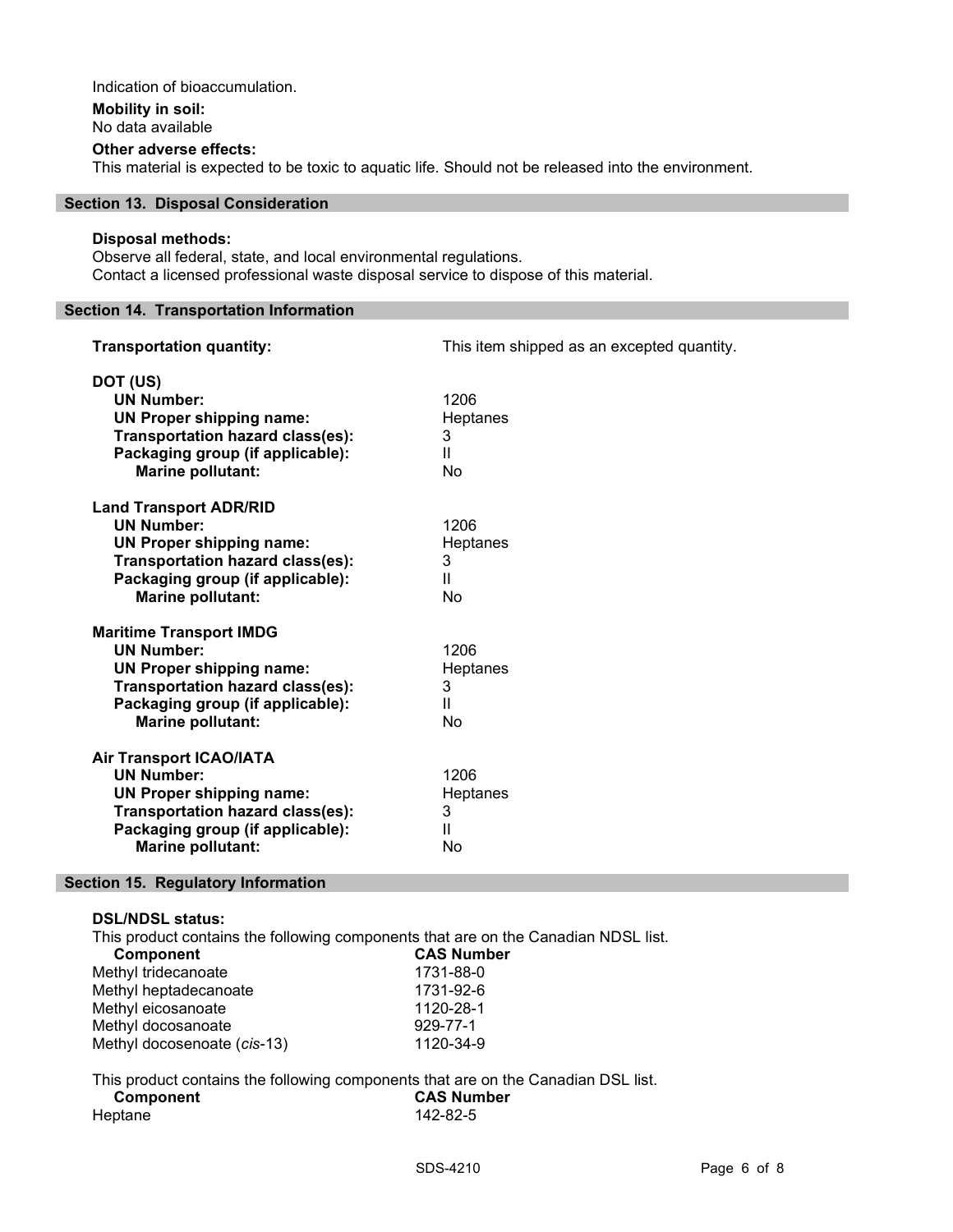| Methyl octanoate                           | $111 - 11 - 5$ |
|--------------------------------------------|----------------|
| Methyl decanoate                           | 110-42-9       |
| Methyl dodecanoate                         | 111-82-0       |
| Methyl tetradecanoate                      | 124-10-7       |
| Methyl pentadecanoate                      | 7132-64-1      |
| Methyl hexadecanoate                       | 112-39-0       |
| Methyl octadecanoate                       | 112-61-8       |
| Methyl octadecanoate (trans-9)             | 1937-62-8      |
| Methyl octadecadienoate (all cis-9,12)     | 112-63-0       |
| Methyl octadecatrienoate (all cis-9,12,15) | $301 - 00 - 8$ |
|                                            |                |

# TSCA

This product contains the following components that are listed on the TSCA inventory.

| Component                                                                      | <b>CAS Number</b>                                                                             |
|--------------------------------------------------------------------------------|-----------------------------------------------------------------------------------------------|
| Heptane                                                                        | 142-82-5                                                                                      |
| Methyl octanoate                                                               | $111 - 11 - 5$                                                                                |
| Methyl decanoate                                                               | 110-42-9                                                                                      |
| Methyl dodecanoate                                                             | 111-82-0                                                                                      |
| Methyl tetradecanoate                                                          | 124-10-7                                                                                      |
| Methyl pentadecanoate                                                          | 7132-64-1                                                                                     |
| Methyl hexadecanoate                                                           | 112-39-0                                                                                      |
| Methyl octadecanoate                                                           | 112-61-8                                                                                      |
| Methyl octadecanoate (trans-9)                                                 | 1937-62-8                                                                                     |
| Methyl octadecadienoate (all cis-9,12)                                         | 112-63-0                                                                                      |
| Methyl octadecatrienoate (all cis-9,12,15)                                     | 301-00-8                                                                                      |
| Methyl tridecanoate                                                            | 1731-88-0                                                                                     |
| Methyl heptadecanoate                                                          | 1731-92-6                                                                                     |
| Methyl eicosanoate                                                             | 1120-28-1                                                                                     |
| Methyl docosanoate                                                             | 929-77-1                                                                                      |
| Methyl docosenoate (cis-13)                                                    | 1120-34-9                                                                                     |
| <b>SARA 313 Components:</b>                                                    |                                                                                               |
|                                                                                |                                                                                               |
| Component                                                                      | <b>CAS Number</b>                                                                             |
| Heptane                                                                        | 142-82-5                                                                                      |
| <b>SARA 311/312 Hazards:</b>                                                   |                                                                                               |
| Fire hazard, immediate (acute) health hazard, delayed (chronic) health hazard. |                                                                                               |
| <b>Massachusetts Right To Know Components:</b>                                 |                                                                                               |
| Component                                                                      | <b>CAS Number</b>                                                                             |
| Heptane                                                                        | 142-82-5                                                                                      |
| <b>New Jersey Right To Know Components:</b>                                    |                                                                                               |
| Component                                                                      | <b>CAS Number</b>                                                                             |
| Heptane                                                                        | 142-82-5                                                                                      |
|                                                                                |                                                                                               |
| Pennsylvania Right To Know Components:                                         |                                                                                               |
| Component                                                                      | <b>CAS Number</b><br>142-82-5                                                                 |
| Heptane                                                                        |                                                                                               |
| <b>California Prop. 65 Components:</b>                                         |                                                                                               |
|                                                                                | This product does not contain any chemicals known to the State of California to cause cancer. |
| Component<br>Heptane                                                           | <b>CAS Number</b><br>142-82-5                                                                 |